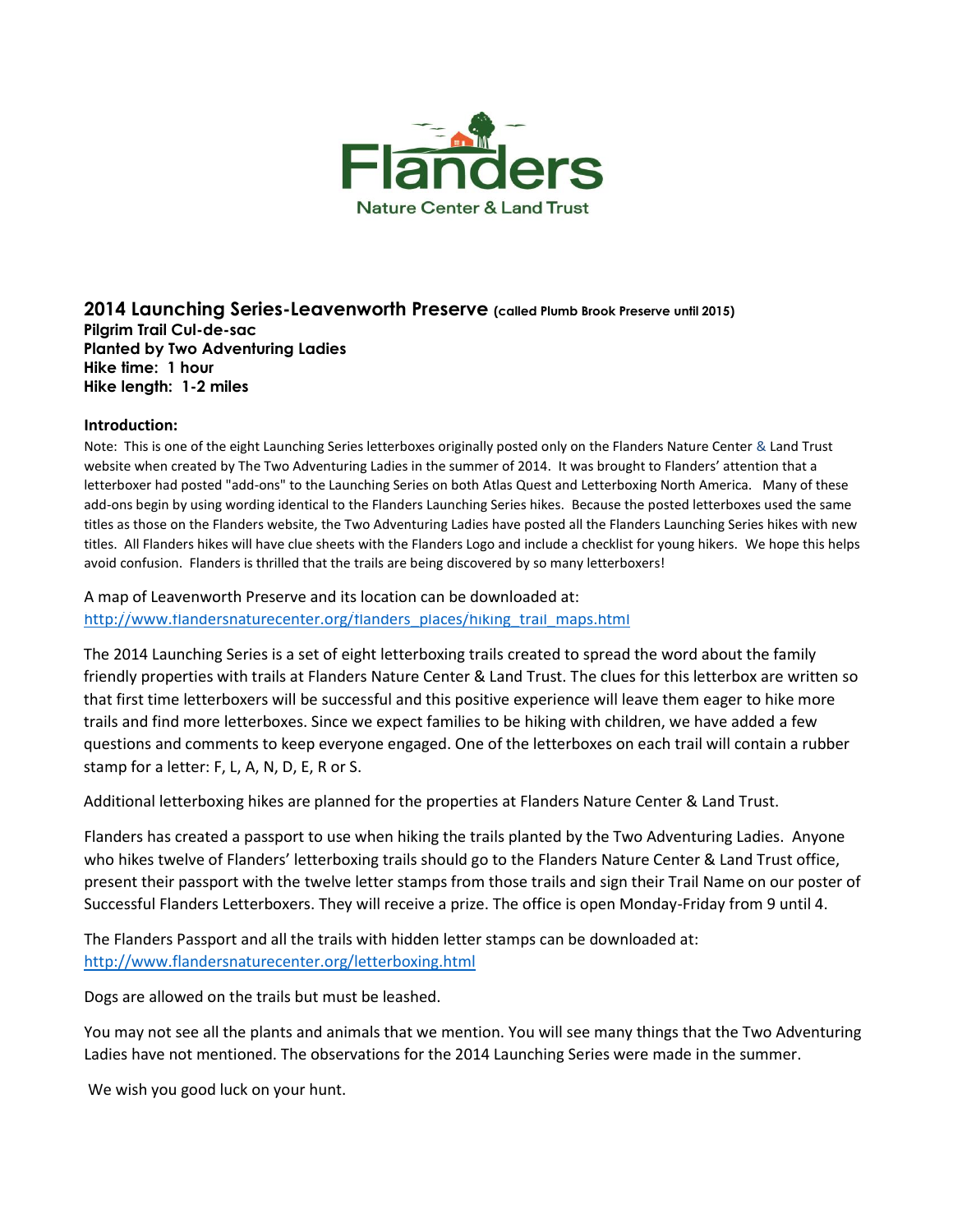# **Directions:**

From Woodbury's North Main St. (Rt. 6), just past the Garden Center, turn left onto Quassuk Road, go past Woodbury's EMS, continue on Quassuk Rd. and turn right onto Arrowhead Way. Take first right onto Pilgrim Trail to the cul-de-sac at the end. A small pull off parking is on the left. Please don't block neighbors' driveways!

## **Clues:**

After parking at Leavenworth Preserve look for a Flanders Nature Center & Land Trust kiosk. Walk past the kiosk and you will see a large rock with a yellow blaze painted on it. You are on the yellow trail.

In 2015 Plumb Brook Preserve was renamed the Leavenworth Preserve to honor Frederick "Dick" Leavenworth, a lifelong conservationist. Dick is one of the founders of the Pomperaug River Watershed Coalition, Chair of the Woodbury Conservation Commission, and dedicated Flanders volunteer and friend who has worked tirelessly to help protect the area's natural resources.

This trail has small streams and several areas that can be muddy in the spring or after a heavy rain. We suggest appropriate footwear and bug spray so that you can enjoy the hike.

Notice how wide this trail is. You are walking on a former logging road, one of several found on this 126 acre parcel of land. You may notice unmarked side trails. Stay on the trail with the yellow blazes. Watch for chipmunks scurrying on the rocks to your left. Listen to the many birds.

Do you see Mt.-Laurel (K*almia latifolia*)? This is the Connecticut State Flower.

Straight ahead of you will be two wooden arrows; a white arrow points to the right, a yellow arrow points to the left. You will come back to this point. TURN TO THE RIGHT following the logging road with the white blazes on trees.

There are deep tracks in the mud on parts of this trail. Look for foot prints – especially prints left by deer. You may also notice Christmas Ferns. They are a bit darker green than most of the local ferns. If you look closely you may notice that their pinnae are shaped a bit like a Christmas stocking. This gave *Polystichum acrostichoides* its more manageable common name – Christmas Fern.

You will soon make a left turn. The logging road is blocked by some small logs and a rock. You should see a yellow diamond shaped sign that tells you that if you continued straight you would be leaving Flanders' land. You should also see a tree marked with white blazes which shows that you need to make a left turn and a white arrow pointing to the left. There are several markers here because the white trail leaves a logging road and becomes a narrow trail that will wind through the woods.

Be sure to make this left turn.

As you go down the hill you will see several blazes indicating right turns. You will need to find your own path across a small stream at the bottom of the hill.

After a sharp right turn, you will pass through a stone wall. Stop and look to your left. You will see a large three sister tree (a tree with 3 trunks) that is approximately 34 feet off the trail. You will find a letterbox hidden here.

Use your stamp to imprint our log book. Then use our stamp to mark your log book. This is not a letter stamp. Make sure you have carefully sealed the plastic bags before you replace this letterbox or the log book could be ruined.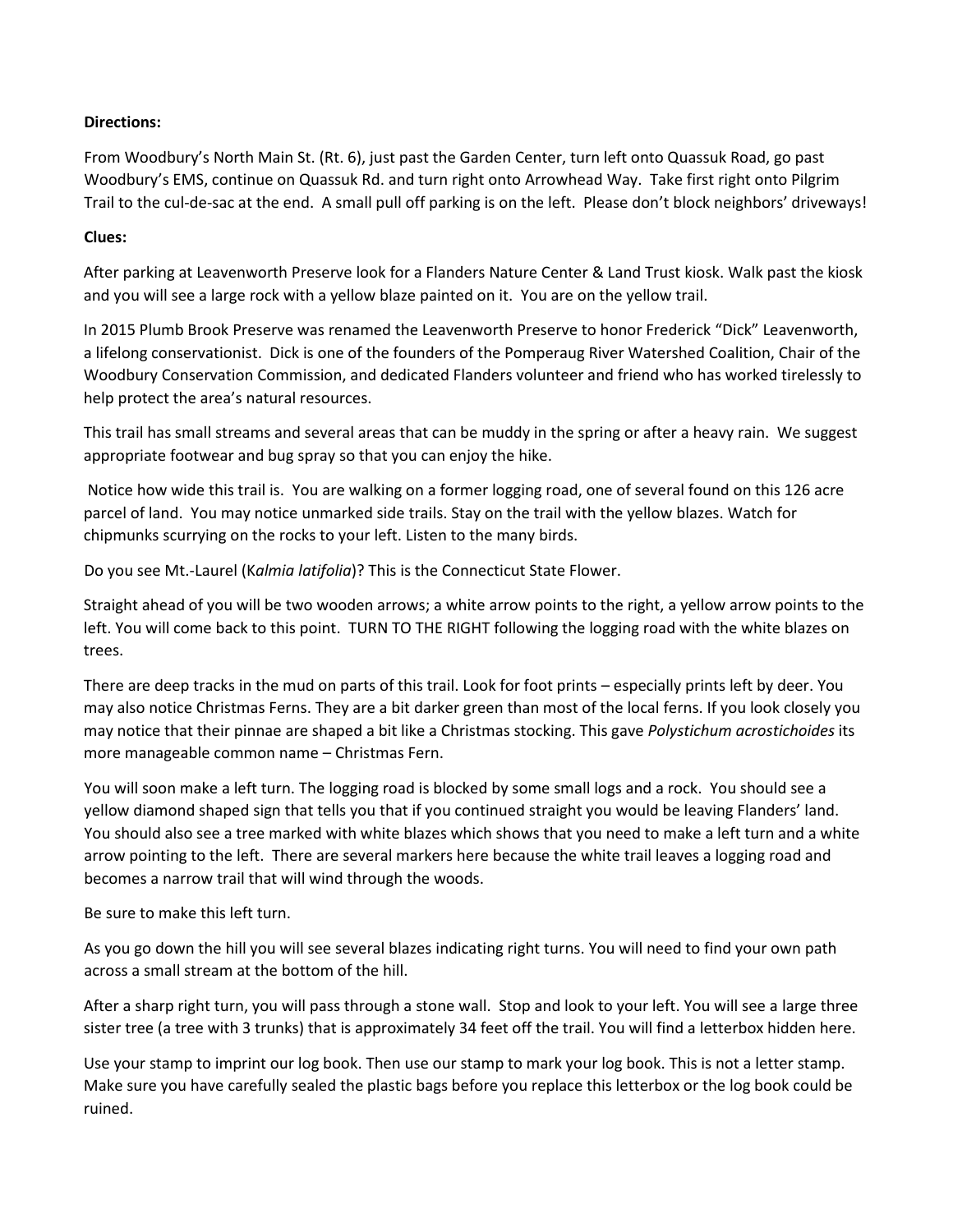Go back to the trail, turn left and continue on your way. Notice the boulder with a white blaze on it. Soon you will come to blazes and painted wooden arrows announcing a left turn. The white trail ends. You will be back on an old logging road and a yellow trail.

You will pass under a tree that overhangs the trail.

After the trail makes a gentle curve to the left, look carefully. You will see a yellow blaze on a tree on your right, then one on your left and then a third one on your right. Stop at this blaze. Opposite it, (on your left) there will be an unmarked trail headed up a bank and toward a clearing. If you have gone too far, there will be a small stream passing under the yellow trail in a cement culvert. Enter this unmarked trail. About 100 feet off the yellow trail, in the area between the unmarked trail and the brook, you will find a fire ring and a letterbox. Notice that there is no sign that this fire ring has been used recently. People now know that lighting a fire in the woods, even a very small fire in a fire ring, is dangerous. One spark could start a forest fire.

Use our stamp to mark your log book and your passport. Use your stamp to mark your log book. Write the date and your trail name. Replace everything in the letterbox, seal it and tuck it back under the rocks.

Return to the yellow trail, turn left and follow the blazes. Do you see signs that water has come rushing down this hill?

Soon you will return to that first junction of the white and yellow trails. The white trail that you explored will now go to your left. Do you see signs that tell you to turn to the right in order to follow the yellow trail? Follow the yellow trail which will bring you back to your car.